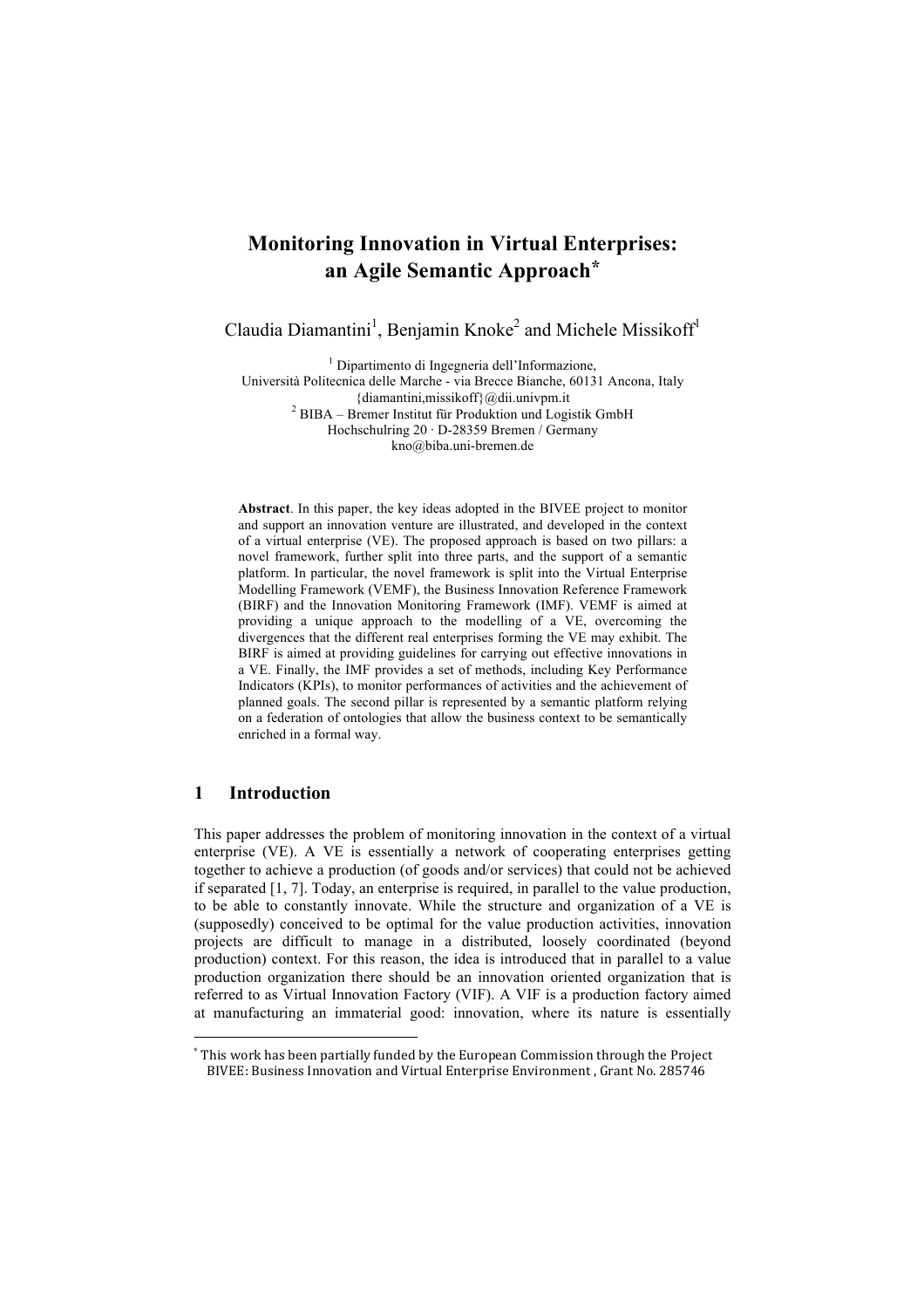*knowledge*. Therefore, a VIF is conceived to take pre-existing 'raw knowledge', manipulate and enrich it to achieve the sought innovation, seen as a complex body of knowledge (in case, partially materialised in the form of running prototypes). This paper describes the key ideas behind the organization and operations of a VIF, with a focus on the monitoring of the innovation activities.

Innovation is about change. However, when starting an innovation venture a fuzzy, intuitive, rather incomplete idea is the start of the undertaking. Therefore, the innovation venture is mainly about a progressive collection and organization of knowledge to refine the initial idea (**innovation objective**) and to identify the **transformations** that are needed for the enterprise to achieve at best the innovation objective. The enterprise is a complex world and in principle innovation can focus on any single aspect of it. However, in accordance with a number of studies [8] it is intended to carry out a focused study, with four innovation targets. The first two concern product innovation, i.e., *goods* and *services* offered to customers. Then the focus is on *production processes*, where innovation can bring important advantages to the enterprise and, as effect, to price and quality for the customers. Finally, *technology* is considered as one of the major enabler used both in the production processes and in the final products. Despite a clear focus of intention, an enterprise has to be considered a complex organism where all its parts are connected and interdependent. Therefore, even in case of a focused innovation project, addressing one specific innovation target, all the rest of the enterprise will be impacted.



Figure 1 - An overview of the VIF approach

The proposal is based on two key pillars: a novel framework and the support of a semantic platform. The framework is further split into three parts: the Virtual Enterprise Modelling Framework (VEMF), the Business Innovation Reference Framework (BIRF) and the Innovation Monitoring Framework (IMF). The VEMF allows for a unified approach in modelling the different enterprises forming the VE, the BIRF provides a coherent strategy for achieving the innovation objective in the context of a VE, IMF provides the methods and metrics for the measurement of the performances of activities and the achievement of planned goals. The second pillar, the Semantic Base (based on a federation of ontologies) guarantees a precise,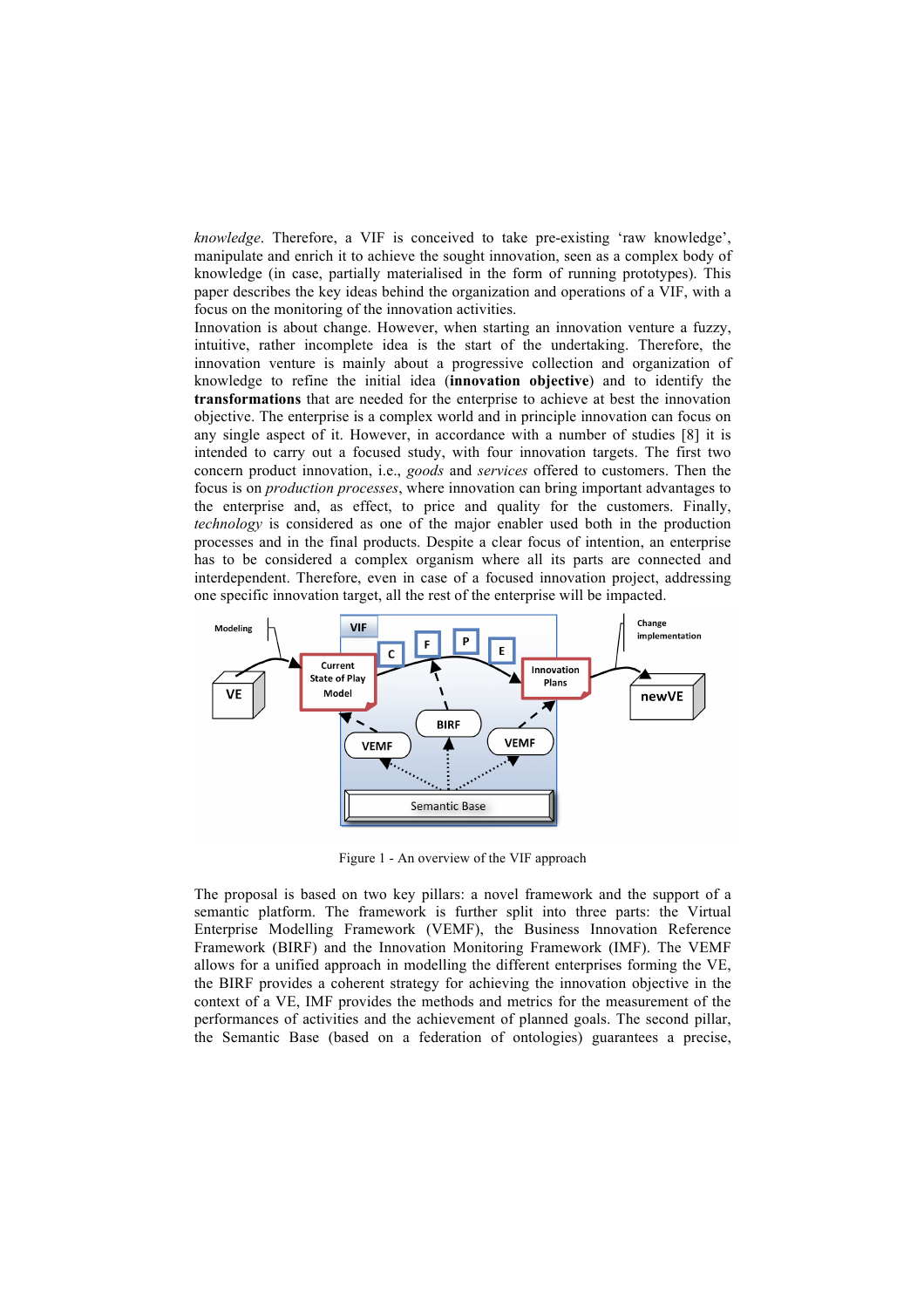rigorous, unambiguous approach to the three above frameworks. It is also the base of the semantic platform aimed at providing a number of semantic services.

In the next sections the methodological pillars of the BIVEE approach are illustrated. Because of the lack of space, the focus of the discussion will be on innovation in the perspective of innovation monitoring. Hence, the BIRF and IMF parts of the framework will be detailed, together with the Semantic Base.

# **2 BIRF: Business Innovation Reference Framework**

As anticipated, it is intended to address Innovation with an industrial approach, seeing innovation as a manufactured product (largely immaterial.) It is essentially a refined knowledge product that starts from an asset of base knowledge (representing the current VE and the innovation options) and then is refined and enriched until the 'innovation product' is released. With this in mind, the Virtual Innovation Factory (VIF) can be described as a parallel production factory that coexists with the 'value production' enterprise. Today, the innovation ventures are generally carried out by a specific department of the enterprise (e.g., the R&D Department). The BIVEE project is aiming to move from this traditional approach, opening the innovation activities to the whole enterprise beyond the dedicated department, and to external actors and stakeholders (customers, suppliers, universities); all of them will participate in the VIF. It is important to underline that it has been decided to move in the direction of an Open Innovation (as described by [3]) perspective where the VIF staff is not 'a priory' defined and the actors may change from a moment to another, within the same innovation venture.

A VIF operates according to a paradigm and guidelines defined by the BIRF (Business Innovation Reference Framework). The latter, that is not tightly prescriptive, to allow the maximum freedom to the innovation teams, it is suggested to organise the activities according to four Waves:

- **W1 Creativity**: This first wave starts with an innovation idea or a problem to be solved, described by a number of preliminary documents (such as notes, emails, tweets, etc.) eventually summarized in one summary document (Innovation Proposal Summary). It requires the creation of an innovation team, establishing connections between different units, and the definition of a preliminary agenda. All this is reported in a first set of documents.
- **W2 Feasibility**: In this wave the scope and the intended impact need to be defined, including a first account of technical and financial feasibility. A refined planning is needed to justify the required investment, predicting the cost/benefits and the chance of success.
- **W3 Prototyping**: This wave features the first implementation of the initial ideas, achieving a first full scale working model. Such a model is tested and analyzed to verify the actual performance and characteristics, giving also the possibility to rethink some design.
- **W4 Engineering**: This final wave starts from the knowledge acquired with the prototype(s) and aims at producing the specification of the final version of the new product (essentially the Bill of Materials and manufacturing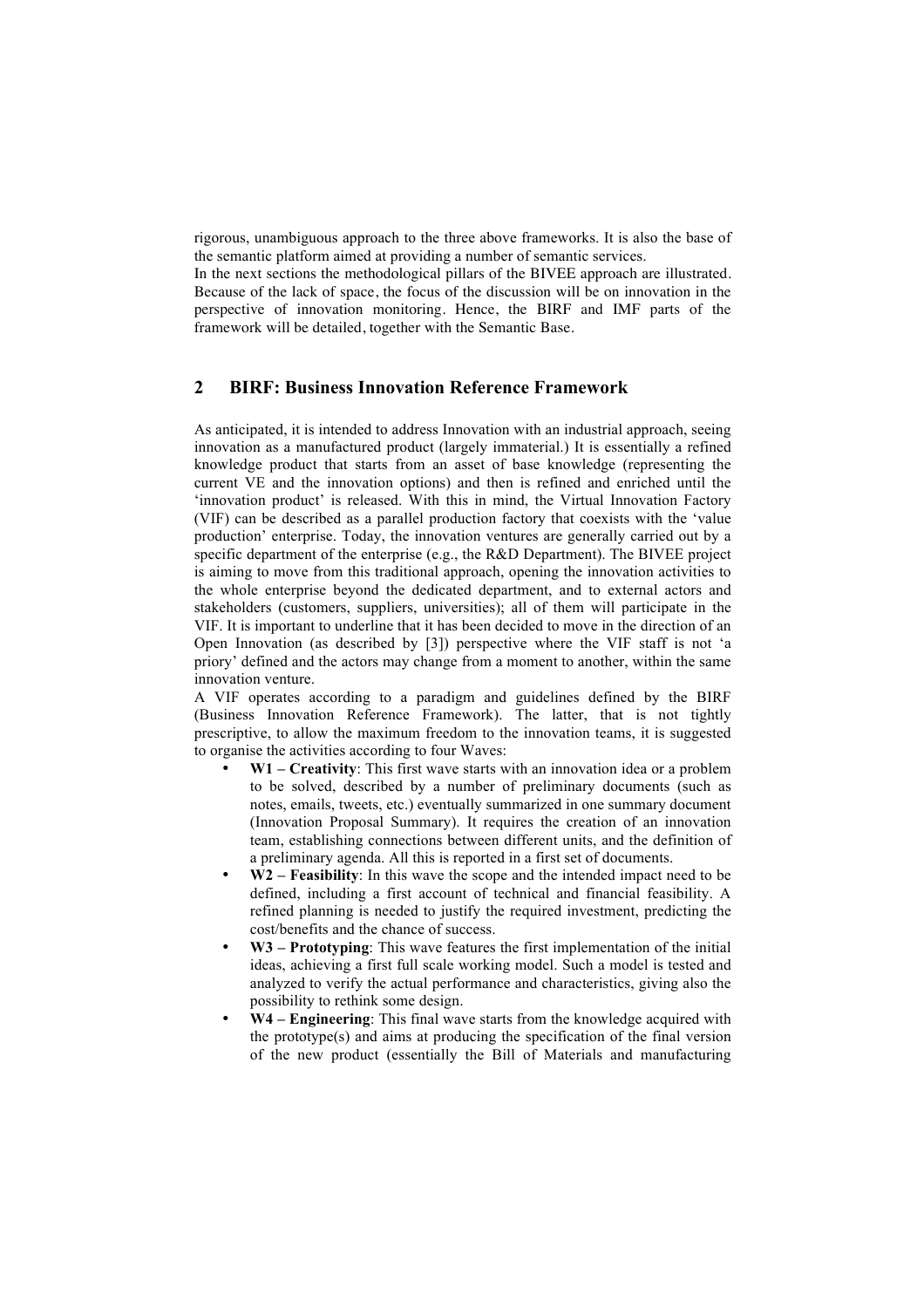procedures), ready for the market, and the corresponding production process. This concluding wave also requires addressing other issues, from the market strategy to the training of the employees.



Figure 2. The innovation waves

The idea of waves, instead of phases, emerged since their starts are sequenced in the time, but they are tightly interconnected and the start of a new wave does not imply that the previous one has been accomplished. Furthermore, in the proposed documentcentric approach, there will be often the need to jump back and forth in order to complete a document or to correct it on basis of later findings. For instance, during the prototyping wave there can be new findings that require the revision of the previous financial feasibility study, obliging the team to rethink some parts of the marketing strategy. The wave approach is sketchily depicted in Fig. 2.

During the innovation venture, the knowledge production is related to the creation of a number of documents, according to pre-defined templates. One of the key contributions of BIRF is the definition of what kind of information is needed in each wave and a set of document templates, distributed along the four innovation waves, conceives to gather and organise such information, guiding the innovation activities and recording the achieved results. The description of information and document templates falls outside of the scope of the present paper.

## **3 IMF: Innovation Monitoring Framework**

The key objective of the BIVEE project concerns the methodological and technological solutions to systematically support innovation in VEs. To this end, from a methodological point of view, the following elements are in development:

- A systematic approach, with guidelines and business innovation document templates, to be adopted in carrying out innovation. This is represented by the **BIRF.**
- A dedicated modelling approach for the key aspects of the VE, relevant for enterprise innovation. This is represented by the VEMF framework.
- A systematic approach, available to the innovation team, to monitor the innovation going on in the VE, concerning both the quality of the innovation target and the effectiveness of the innovation activities, providing a continue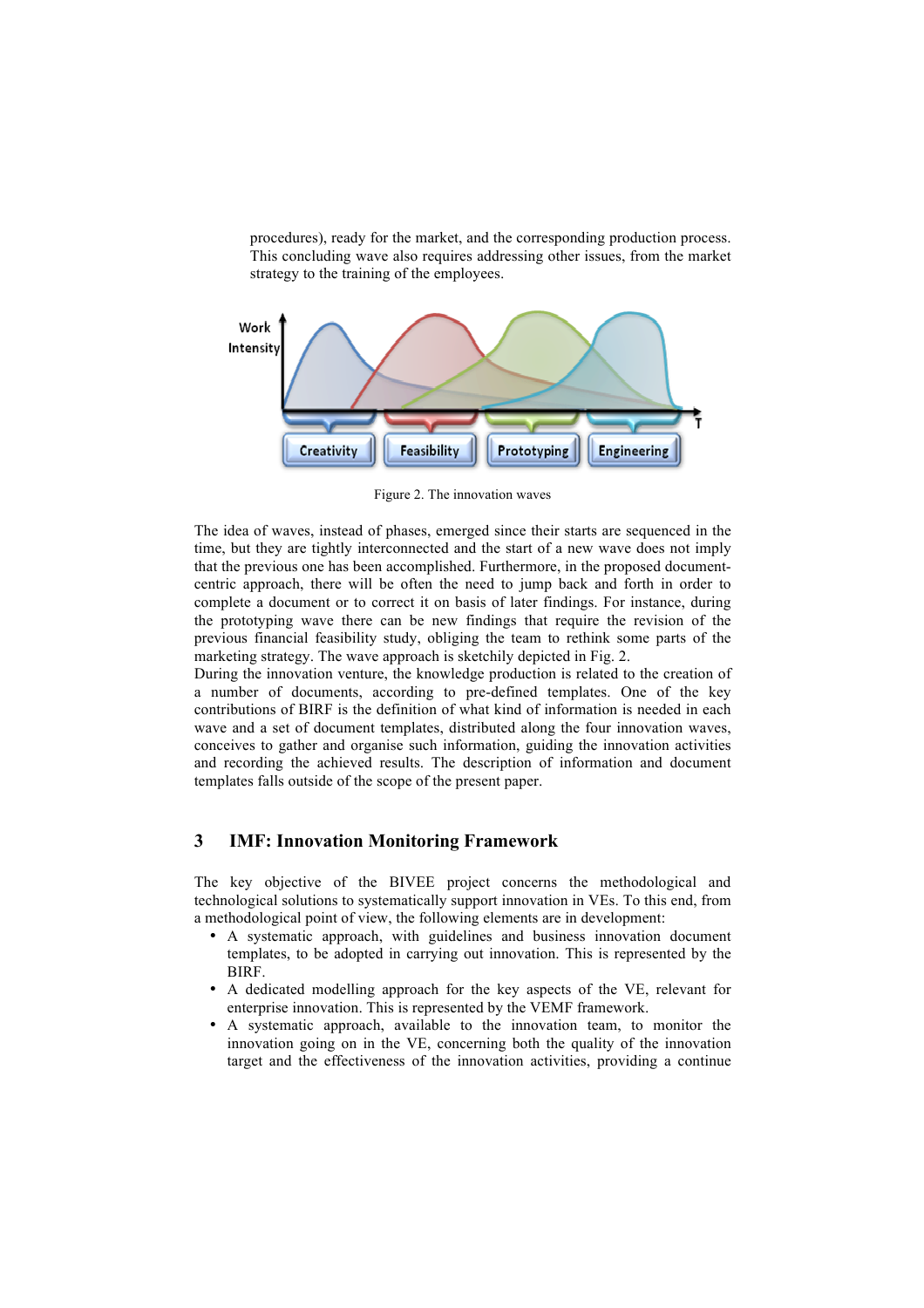assessment and an early discovery of unexpected deviations, with information useful to correct them. This is represented by the Innovation Monitoring Framework (IMF) that includes a system of KPIs and methods to derive them.

KPIs as tool to measure process performance have gained massive attention during the last decade, also for networked environments (see e.g. [2, 5, 6]). However, very little work focuses on innovation. In the IMF a set of key performance indicators (KPIs) is introduced that aims at supporting the assessment of the innovation to check if the venture is proceeding in the right direction, with the right pace. These KPIs are associated to specific activities, to monitor their progress, and their outcomes, to monitor the quality and the achieved business objective. The business objectives are prioritized according to the innovation and business strategy of the VE. The IMF organises the business objectives in eight groups:

- **Reliability** describes the ability of the network to constantly achieve its innovation goals. It has a reversed relationship with the error rate of the outcome of the measured activities.
- **Velocity** aims at pushing a low duration of the measured activities. The cycle time of each activity is a typical KPI that can always be measured and describes the time needed between the start and the end of an activity.
- **Adaptability** is the ability of the VIF to react to obstacles and varying demands that arise from external or internal reasons. This can be for instance an increased demand for a higher product quality or reduced costs of some components (see how contradictory business objectives can be).
- **Cost Orientation** comprises the KPIs that measure the negative financial dimension of expenses. A lower cost in carrying out innovation grants a higher profit and leads to a higher business success.
- **Asset Orientation** contains KPIs that measure the positive financial dimension of resources that cycle within an activity. In the innovation context, resources are mainly intangible (knowledge) and assets mainly relates to the knowledge power of knowledge workers. KPIs measuring the money spent on employee training/development, or the amount of investment devoted to new products belong to this class.
- **Innovative Potential** is the ability of a VEE to create ideas and to successfully lead them into the market. This includes a certain level of creativity as well as successful innovation management to reach for the market.
- **Customer Orientation** groups all measurements that are connected to the fact that the sought innovation is geared towards the satisfaction of the customers. Typical KPIs are the rating of customers' focus groups or the target value proposition.
- Network Orientation describes the objective of an optimal collaboration within the VIF that is inherently a distributed, networked organism. The expected number of new partnership made during idea development is an example of KPI in this class.

These Business Objectives are are based on the Value Reference Model, created by the Value Chain Group<sup>1</sup>, the performance measurement of [5] and the agility aspect

!!!!!!!!!!!!!!!!!!!!!!!!!!!!!!!!!!!!!!!!!!!!!!!!!!!!!!!

 $<sup>1</sup>$  The Value Reference Model as it is part of the Value Chain Business Process Transformation</sup> Framework (http://www.value-chain.org/en/cms/?1960)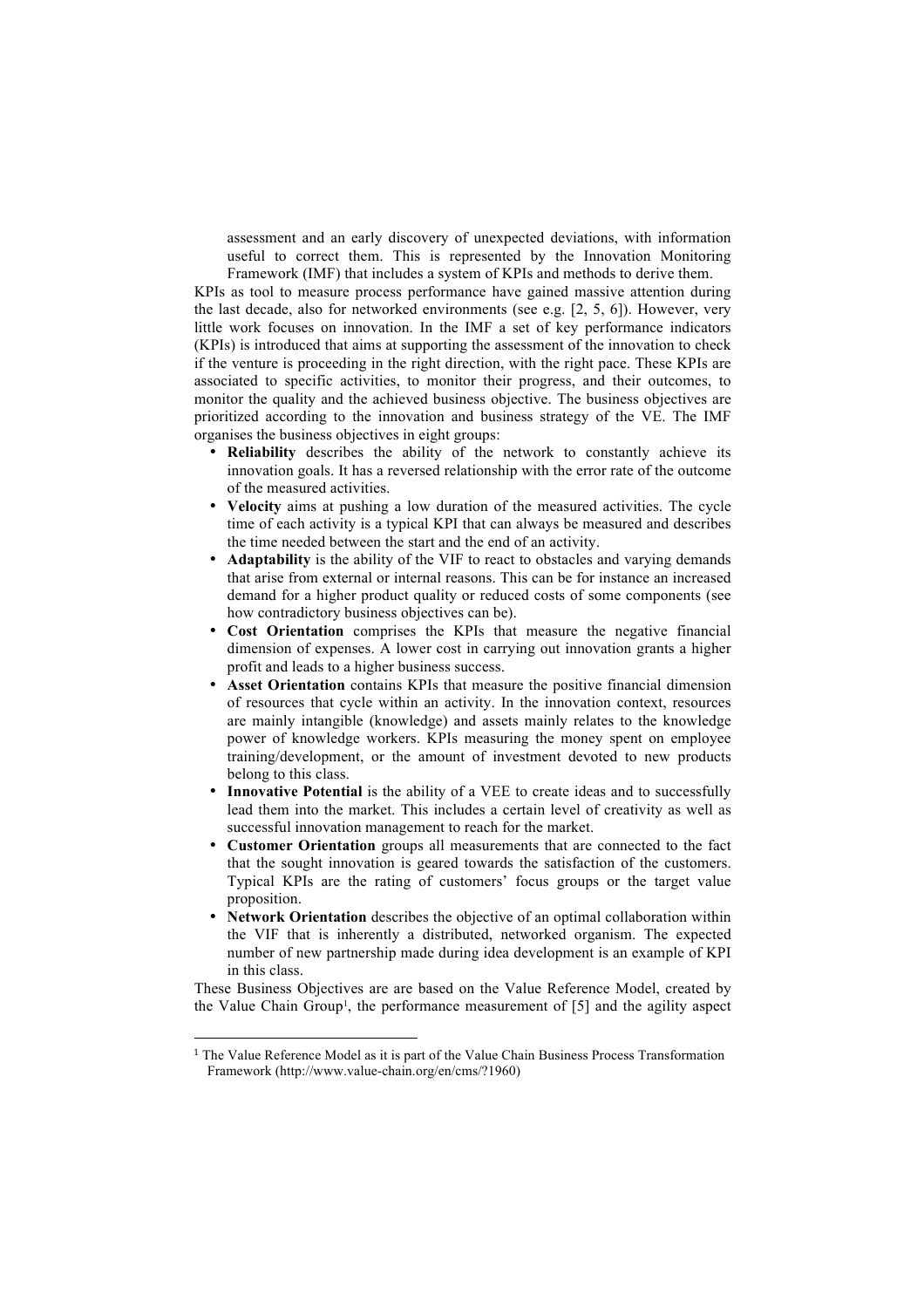described by [4] that has been adopted with the network orientation. The mentioned literature is mainly focused on a value production evironment, the contribution of the BIVEE project focused on its revisiting in the perspective of business and enteprise innovation. In fact, the KPIs differ between Innnovation and Production. The KPIs on produition (P-KPIs) address the Production Space and are aimed at optimising the value production of a VE, conversely the KPIs on innovation (I-KPIs) apply for the activities withing the Innovation Space and aim at optimising the innovation capabilities of the VIF. Within the innovation space, the I-KPIs are aligned to the activities to develop innovations. Each KPI is assigned a wave, activity, business objective, name, unit of measurement and is provided a brief description about its content. For instance, the amount of investment devoted to new products is aligned to the activity *Idea Generation* within the *Creativity Wave* and it is connected to the business objective *Asset Orientation,* as already said. The unit of measurement (UOM) is %, since it is calculated as the ratio between R&D investment devoted to new products and the toal of R&D investments.

#### **4 The Semantic Platform**

In order to provide a formal grounding for the three frameworks, BIRF, IMF and VEMF, a method based on the semantic annotation of model elements is used. Semantic annotation consists in the linking of model elements to one or more ontological resources (e.g., concepts). To this end, the problem space of VIF has been partitioned and conceived as a federation of ontologies that will provide the required semantic base. Then, the VE models, the innovation venture, the KPIs, etc., will be suitably annotated by using one or more of the following ontologies.

- **Domain ontology (DomOnto)** that models the business domain in which the VE operates, including the manufactured products and services.
- **Process Ontology (ProcOnto)** that models the activities performed by the VE, organized in two main sub-classes: production activities that will be affected by the innovation, and innovation activities.
- **Actor&Role Ontology (AROnto)** that models the active entities operating in the VE, and beyond, when relevant (including competencies and skills.)
- **Resources Ontology (ResOnto).** The production innovation means, including technology and locations, except the HR.
- **KPI Ontology (KPIOnto)** that models the entities (referred to in the DomOnto and ProcOnto) and related phenomena that are intended to keep under control. In particular, here all the dimensions that characterize each selected KPIs are defined along with the measures they are based on the formulas and algorithms to calculate actual KPI values. The description is outlined according to the W5H method (see below.)
- **Business Ontology (BusOnto)** represents the relevant business entities / info, such as order, invoice, with the carried information.
- **Document Ontolgy (DocOnto).** Since all the info / knowledge need to be documented, this onto describes all of the VE docs that are relevant in the innovation venture.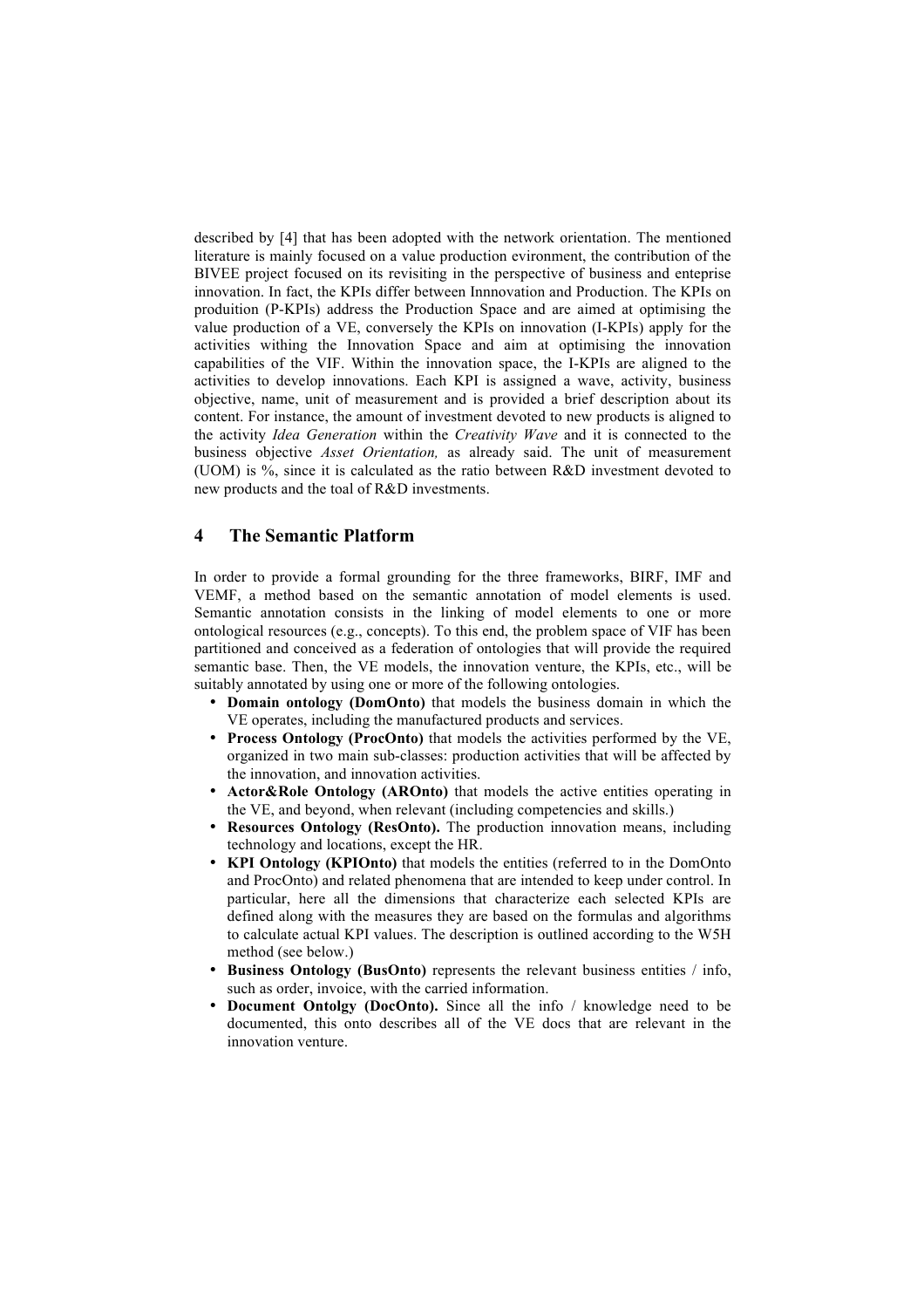The semantically enriched VIF resources can be managed by using a number of advanced services, such as consistency checking and semantic search and retrieval.

Within the KPI Ontology, each KPI will be characterized according to the W5H Method, detailed according to the following 6 dimensions: *What (WT), Why (WY), Who (WO), When (WN), Where (WR), How (HW)*. Therefore, a KPI is formally represented by a 6-tuple:

#### *KPI = (WT, WY, WO, WN, WR, HW)*

When instantiating the above tuple for a specific KPI the 6 components need to be specified, according to the ontologies presented below. In particular:

- **What** this is about the business entity (activity) that is intended to be measured (or assessed). Depending on the nature and target of the innovation, different ontologies will support this. E.g., DomOnto in case of manufacture product innovation, ProcOnto in case of process and/or service innovation, ResOnto in case of technology innovation (considered as a production resource2).
- **Why** this is a complex dimension and allows explaining the goals and expected benefits aimed with the innovation venture. Potentially all the ontologies are involved. Goal decomposition will be extensively adopted. In BIVEE, the innovation goals are categorise according to the eight business objectives.
- **Who** this dimension reports different actors and roles, from stakeholders to partners to actual executors. AROnto is the reference ontology that reports also the capabilities and responsibilities of each role. This is particularly important in a VE, where it is necessary to know who is responsible of what and what are the activities currently assigned.
- **When** the time dimension is important to identify a point of time interval. Formally, it can be considered a resource and therefore represented within the ResOnto ontology.
- **Where** this is the location, intended also as an administrative location (legal site) or geographical location. In a networked enterprise it is particularly relevant. In particular, when dealing with the monitoring of innovation in a distributed, networked environment (i.e., the VIF), this information becomes crucial since it concerns the information on the place where the measurements takes place. (The formal aspects of the 'Where' are represented in the ResOnto, to avoid the proliferation of Onto.)
- **How** this dimension has a double meaning: behavioural and instrumental. At first, it is essential to specify how to perform the measure / assessment, what methods will be adopted, including algorithms and formulas (if any) that will be hosted in the KPIOnto. Here, also the underlying KPMs will be clarified. Since a given KPI can be obtained in different fashions by different end users, here the key issue is to provide a clear semantics. Besides a description and a few (non mandatory) examples a formal representation of formulas is given. The formal representation enables reasoning mechanisms for KPIs reconciliation, rewriting, and consistency checking of the whole system of indicators in the Semantic Base. Then, the end users will have the option of adopting one of the provided

!!!!!!!!!!!!!!!!!!!!!!!!!!!!!!!!!!!!!!!!!!!!!!!!!!!!!!!

<sup>2</sup> Please note that we avoid the building and maintenance of a Technology Ontology that would exceed our scope